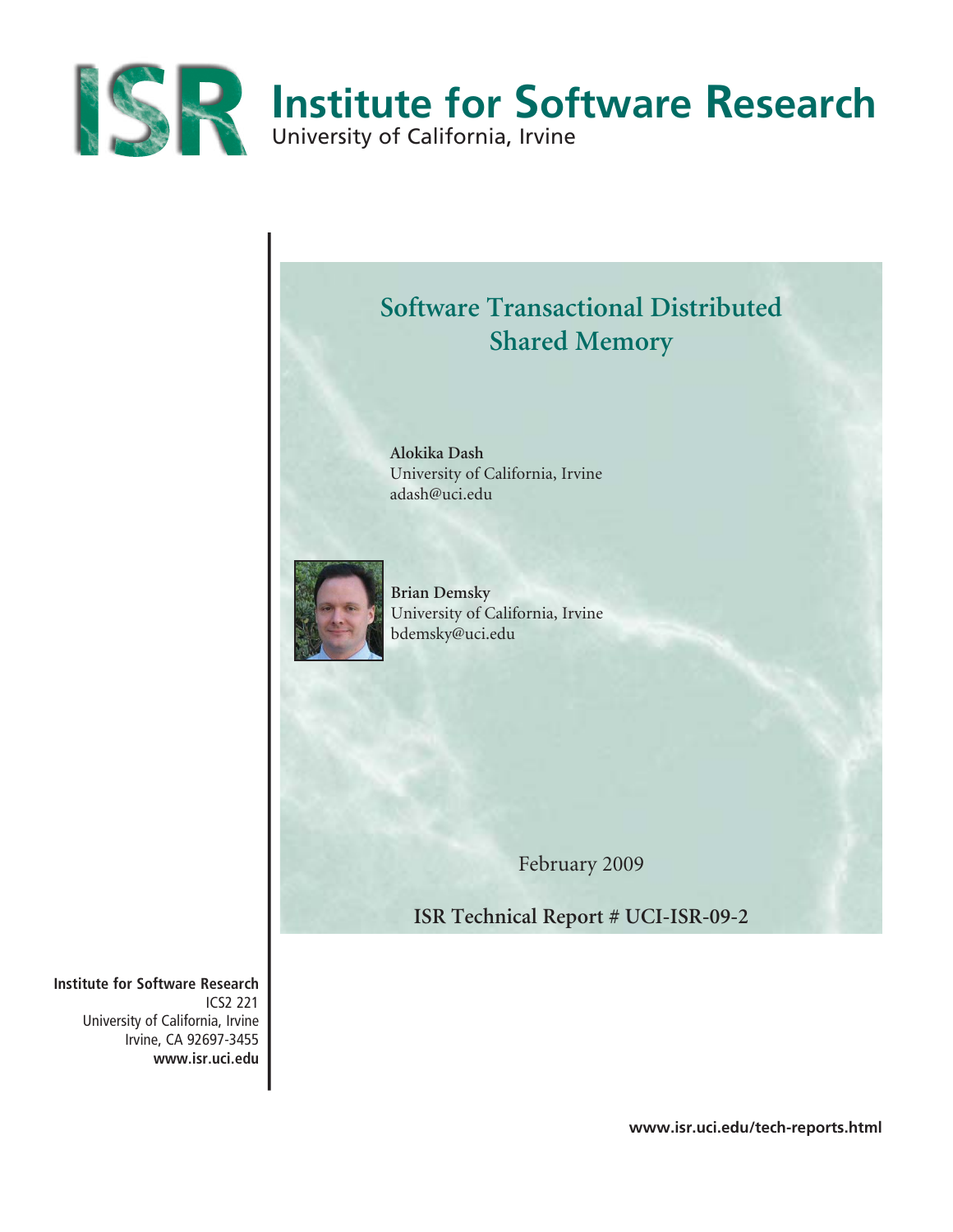# Software Transactional Distributed Shared Memory

Alokika Dash, Brian Demsky University of California, Irvine

## Institute for Software Research UCI-ISR-09-2

February 2009

We present a new transaction-based approach to distributed shared memory, an object caching framework, language extensions to support our approach, path-expression-based prefetches, and an analysis to generate path expression prefetches. To our knowledge, this is the first prefetching approach that can prefetch objects whose addresses have not been computed or predicted.

Our approach makes aggressive use of both prefetching and caching of remote objects to hide network latency while relying on the transaction commit mechanism to preserve the simple transactional consistency model that we present to the developer. We have evaluated this approach on microbenchmarks and four shared memory parallel benchmarks. We have found that our approach enables our benchmark applications to effectively utilize multiple machines and benefit from prefetching and caching of objects.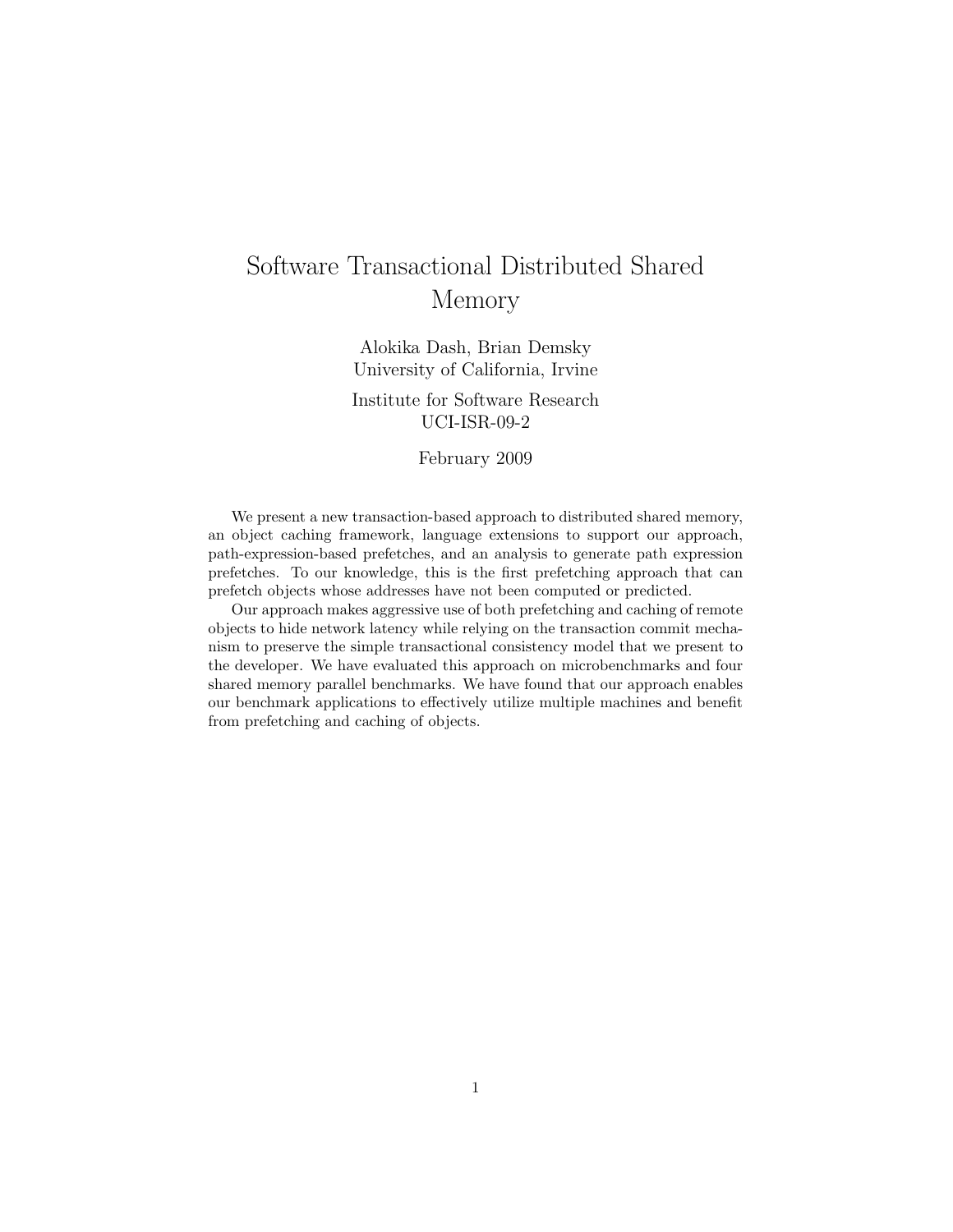## Software Transactional Distributed Shared Memory

Alokika Dash and Brian Demsky

University of California, Irvine Institute for Software Research UCI-ISR-09-2 February 2009

## Abstract

We present a new transaction-based approach to distributed shared memory, an object caching framework, language extensions to support our approach, path-expression-based prefetches, and an analysis to generate path expression prefetches. To our knowledge, this is the first prefetching approach that can prefetch objects whose addresses have not been computed or predicted.

Our approach makes aggressive use of both prefetching and caching of remote objects to hide network latency while relying on the transaction commit mechanism to preserve the simple transactional consistency model that we present to the developer. We have evaluated this approach on microbenchmarks and four shared memory parallel benchmarks. We have found that our approach enables our benchmark applications to effectively utilize multiple machines and benefit from prefetching and caching of objects.

#### 1. Introduction

Price decreases in commodity hardware have led to the widespread adoption of cluster computing. Developing software for these clusters can be challenging. While previous generations of highperformance computers commonly provided developers with a shared memory, modern clusters typically do not provide the developer with a shared memory. Instead, the underlying hardware supports communication between processing nodes through message passing primitives. As a consequence, the already challenging task of developing parallel software has become even more difficult. Developers must now reason about communication patterns, write code to traverse and marshall possibly complex data structures into messages, write communication code to interface with MPI or PVM to route these messages from producers to consumers [17, 13], and write code to unmarshall these message back into data structures.

In response to this trend, researchers have developed software distributed shared memories to provide developers with the illusion of a simple shared memory abstraction on message passing machines. A straightforward implementation of a distributed shared memory can provide developers with a simple memory model to program. However, accessing remote objects in such implementations requires waiting for network communication and therefore is expensive. In response to this issue, researchers have developed several distributed shared memory systems that achieve better performance through relaxing memory consistency guarantees. However, developing software for these relaxed memory consistency models can be challenging — the developer must often read and understand sometimes complicated memory consistency properties to understand the possible behaviors of the program. Developers can also use programming models like Map-Reduce or Dryad [25, 11] to write applications that work in a distributed shared memory but such models can be restrictive to program applications that have a staged structure or have irregular access patterns.

In recent years, a general recognition of the importance of programmer productivity has shifted the focus in computing research from solely performance to the more holistic focus of high productivity computing which encompasses programmer productivity.

Both the Chapel [10] and Fortress [3] high performance computing languages include language constructs that specify that code should be executed with transactional semantics. These transactional constructs were included to potentially simplify software development by enabling developers to control concurrency without having to reason about potentially complex locking disciplines. In this paper we have focused on small clusters of servers interconnected with ethernet networks. We expect, but do not have evidence, that our approach would work well to hide latencies over larger networks.

#### 1.1 Basic Technical Approach

In this paper, we present a new transaction-based approach to distributed shared memory that presents a simple programming model to the developer. We use object versioning to track committed changes to objects. A transaction is safe to commit if it only accessed the latest versions of objects.

One of the primary challenges in designing distributed shared memory systems is hiding the latency of accessing remote objects. Previous work on transactional distributed shared memory primarily focused on providing transactional guarantees and largely overlooked a promising opportunity for utilizing the transaction commit mechanism to safely enable optimizations. Our approach prefetches and caches remote objects and relies on the transaction commit checks to safely recover from mis-speculations.

Many traditional approaches to prefetching have had limited success hiding the latency of remote object accesses in the distributed environment because they require the computation to first compute or accurately predict an object's address before issuing a prefetch for that object. Our approach describes prefetches in terms of paths through the heap enabling it to prefetch objects whose addresses are not yet known.

#### 1.2 Contributions

This paper makes the following contributions:

- Transaction-based Distributed Shared Memory: Our approach is based on the transactional memory model [35, 22, 20, 37]. In this model, the developer uses the atomic keyword to declare that a region of code should be executed with transactional semantics<sup>1</sup>.
- Object Prefetching and Caching: Caching and prefetching objects can potentially hide the latency of reading from or writing to remote objects. To address the possibility of accessing an old version of an object, our approach leverages the transaction commit checks to ensure that a transaction commits only for the latest versions of the objects.
- Approximate Cache Coherence: Typically, systems with multiple caches must ensure that data residing in multiple caches is consistent. This typically requires implementing an often expensive cache coherency protocol. We instead use a set of techniques that trade rigorous consistency guarantees for perfor-

<sup>&</sup>lt;sup>1</sup> In this context, transactional semantics means that the set of reads and writes that the transactional region of code performs is consistent with some sequential ordering of the transactions.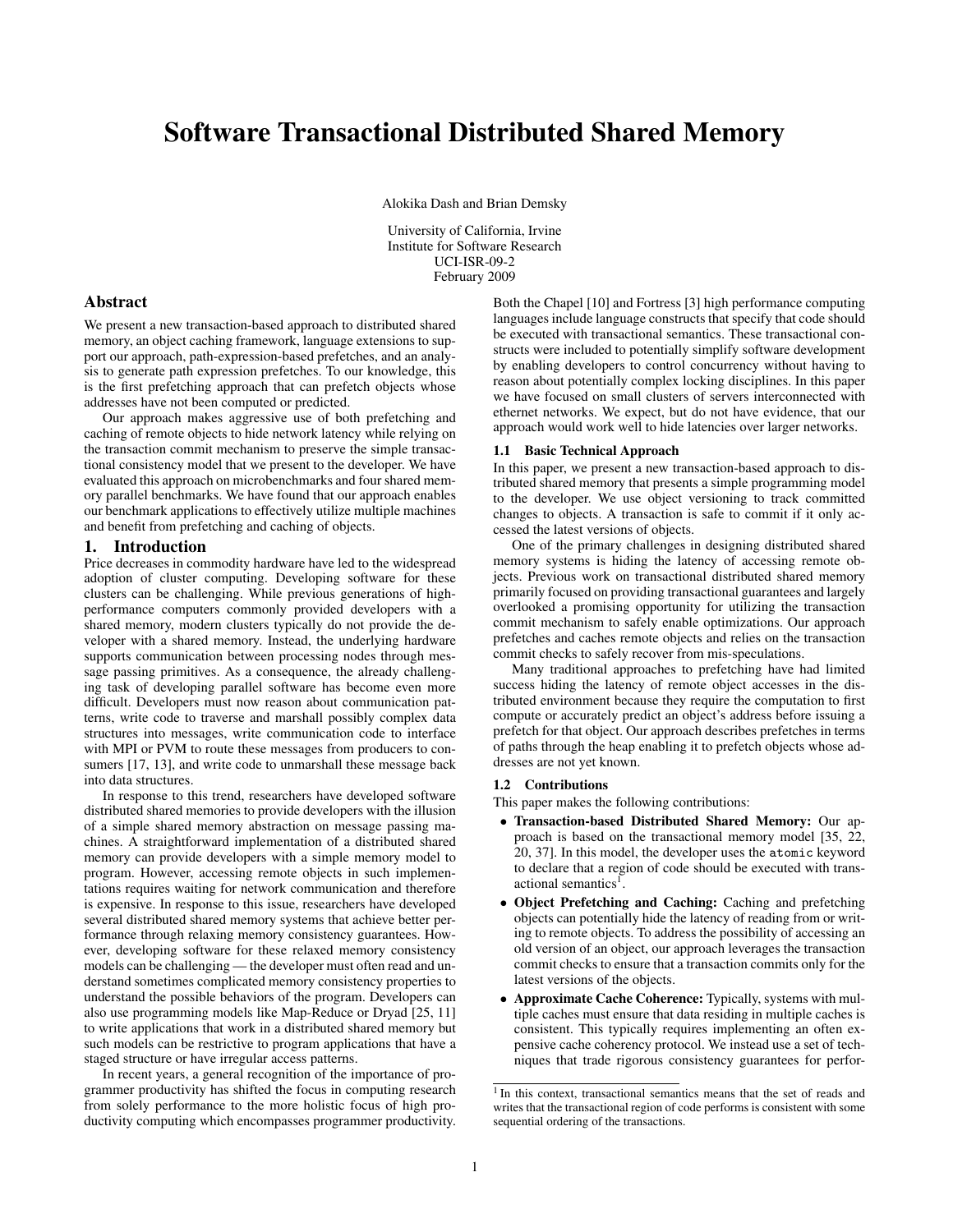mance. In this context, approximate coherency is safe because the commit process will catch and correct any reads from or writes to old object versions.

- Path Expression Prefetches: Traditionally, prefetching a memory location requires that the program first computes or predicts the address of that memory location. Traditional prefetch strategies can perform poorly for traversals over remote, linked data structures, such as a linked list, as they require the program to incur the round trip network latency when accessing each new element in the linked list. Our approach introduces path expression prefetches: a path expression prefetch specifies the object identifier of the first object to be prefetched followed by a list of field offsets or array indices that define a path through the heap. This path traverses the objects to be prefetched. The remote machine processes the path expression and responds with a copy of the initial object and the objects along the path expression that are in the remote machine's object store. The end result leverages data locality at the machine granularity to minimize communication rounds and thereby minimize delays due to network communications.
- Prefetch Analysis: Our approach uses a static prefetch analysis to generate path expression prefetches. The analysis uses a statistical approach to estimate at each program point how likely the objects specified by a path expression are to be accessed in the future. The prefetch placement algorithm uses the results of the prefetch analysis to place prefetch instructions.

The remainder of this paper is structured as follows. Section 2 presents an example to illustrate our approach. Section 3 presents the runtime system. Section 4 presents the programming model and locality analysis. Section 5 presents the prefetching mechanism and analysis. Section 6 presents the runtime and prefetch optimizations. Section 7 presents an evaluation on several benchmarks. Section 8 discusses related work and we conclude in Section 9.

#### 2. Example

Figure 1 presents a parallel matrix multiplication example. The example takes as inputs the matrix a and the matrix btrans and produces as output the product matrix c. The Matrix class stores the input and output matrices. Lines 6 through 10 initialize the Matrix class. The array allocations in lines 7 through 9 each contain the shared modifier to indicate that the object is a shared object. Shared objects can be accessed by any thread. Our distributed system supports local objects that can only be accessed by a single thread. Our system assumes by default that allocation sites without the shared modifier allocate local objects.

The example partitions the matrix multiplication into several subcomputations that each compute a sub-block of the final product matrix. Figure 2 presents the code for the MatrixMultiply class. Each instance of the MatrixMultiply class computes one block of the product matrix. Each instance of the MatrixMultiply class contains the field m that references the shared Matrix object and the fields x0, x1, y0, and y1 that define the block of the product matrix that the MatrixMultiply instance computes. Lines 7 through 17 present the code for the run method. The run method computes the sub-block of the product matrix. Line 8 uses the atomic keyword to declare that the enclosed block should be executed with transactional semantics. Note that our system imposes the constraint that shared objects may only be accessed inside transactions.

#### 2.1 Program Execution

We next describe the execution of a MatrixMultiply thread. A MatrixMultiply thread starts when another thread invokes the start method on the MatrixMultiply object's *object identifier*. An object identifier uniquely identifies an object. The start method takes as a parameter the *machine identifier* for the ma-

```
1 public class Matrix {<br>2 double[][] a.
2 double[[][] a;<br>3 double[[][] bt;
     double[][] btrans;
4 double[][] c;
\frac{5}{6}6 public Matrix(int L, int M, int N) {
7 a=shared new double[L][M];<br>8 btrans=shared new double[N]
      btrans=shared new double[N][M];
9 c=shared new double[L][N];
10 }
11
12 }
```
#### Figure 1. Matrix Class

```
1 public class MatrixMultiply<br>2 extends Thread {
2 extends Thread {<br>3 Matrix m:
3 Matrix m;<br>4 int x0 - x4 int x0, x1, y0, y1;<br>5 ...
     5 ...
6 \overline{7}7 public void run(){<br>8 atomic {
      atomic {
9 for(int i=x0; i<x1; i++)
10 for(int j=y0; j<y1; j++) {
11 double prod=0;
12 for(int k=0; k<m.a[i].length; k++)
13 prod+=m.a[i][k]*m.btrans[j][k];
14 m.c[i][j]=prod;
15 }
16 }
17 }
18 }
```
#### Figure 2. MatrixMultiply Class

chine that the thread should be executed on. A machine identifier uniquely identifies a machine participating in the computation. The start method causes the runtime system to start a new thread on the specified machine, and then the newly created thread invokes the run method on the MatrixMultiply object.

The atomic keyword in line 8 of the run method causes the runtime system to execute the code block in lines 9 through 15 with transaction semantics. Upon entering this atomic block, the thread executes compiler inserted code that converts the object identifier stored in the this variable into a reference to the transaction's working copy of the object. This code first checks to see if the transaction already contains a copy of the object, then checks to see if the authoritative copy resides on the local machine, next checks to see if the local machine has a cached copy of the object, and finally contacts the remote machine that holds the authoritative copy of the object to obtain a copy of the object. If the transaction has not already accessed the object, the runtime system makes a working copy of the object for the transaction. The system then points the this variable at the working copy of the object.

In line 12, the run method accesses the Matrix object through the m field of the this object. When the example dereferences the m field, the generated code reads the object identifier out of the m field, searches for the corresponding object, makes a working copy, and points a temporary variable at the working copy. Our system maintains the invariant that if a variable is both used inside the current transaction and references a shared object, it points to the transaction's working copy during the duration of the transaction. Our system also supports local objects. If a local object is modified inside a transaction, the compiled code makes a backup to enable restoration of the object in the event that the transaction aborts.

When the transaction completes, the run method calls the runtime system to commit the transaction. The runtime system sorts the objects into groups by the machine that holds the authoritative copy of the object. It then sends each group of objects to the machine that holds the authoritative copies of the objects in that group.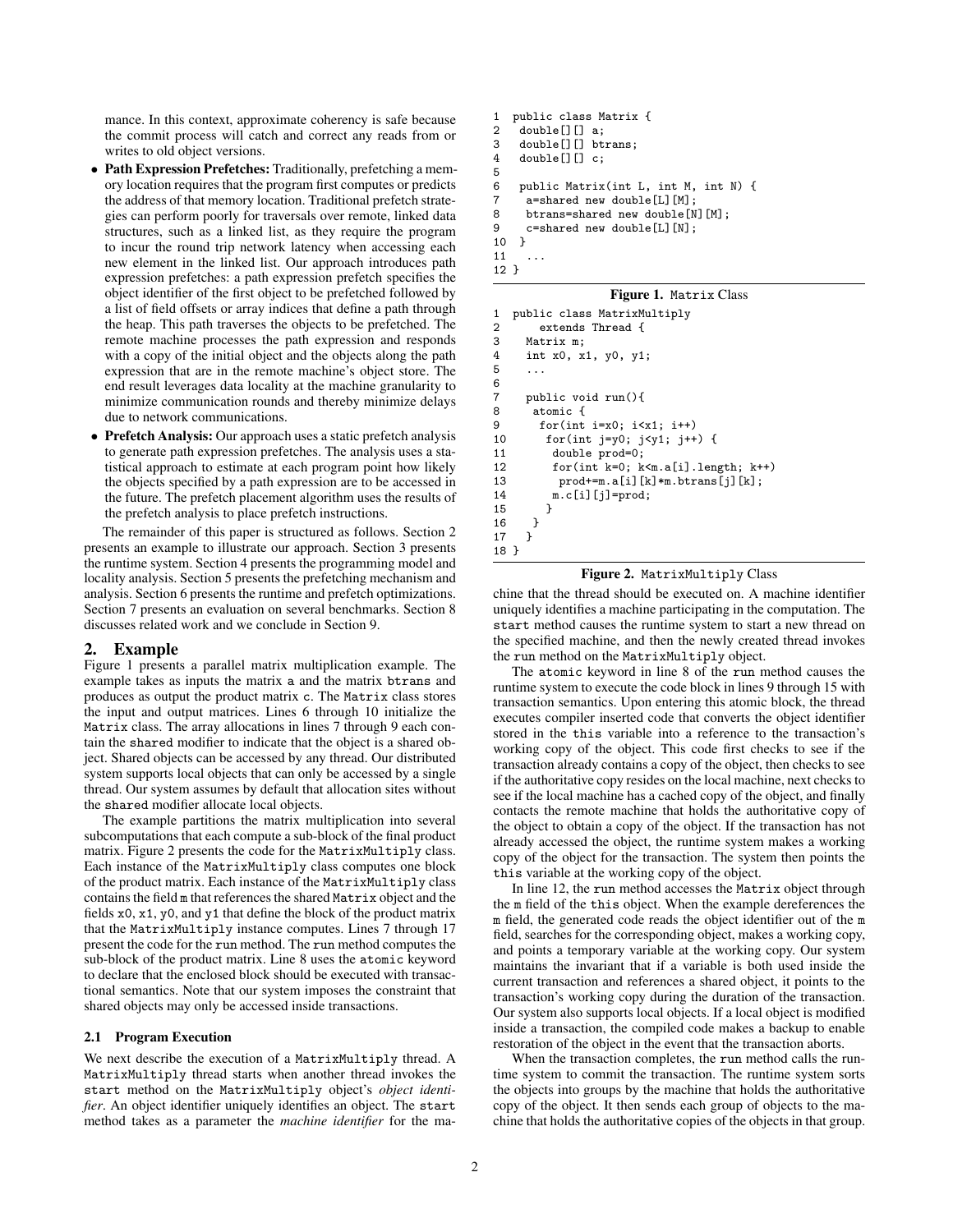The current execution thread next serves as a coordinator in a twophase commit protocol to commit the changes.

Each shared object contains a *version number*. The version number is incremented every time the committed (or *authoritative*) copy of the object is changed. In the first phase, each authoritative machine verifies that the transaction has only accessed the latest versions of the objects and votes to abort if the transaction accessed an old version of any object. If all authoritative machines vote to commit, the coordinator sends a commit command. If any machine votes to abort, the system re-executes the transaction.

## 2.2 Object Prefetching

The matrix multiplication example accesses array objects that are not likely to be cached on the local machine. Our approach uses prefetching to hide the latency of these object accesses. Consider the expression  $m.a[i][k]$  in line 13 of Figure 2. The traditional approach to prefetching this expression would first prefetch m, next m.a, and finally m.a[i]. This strategy requires three consecutive round trip communications. Our approach sends a path expression prefetch request for (1) the object identifier stored in m and (2) the path defined by the offset of field a and the i *th* array element. If the remote machine contains all of the objects, all three objects can be prefetched in a single round trip communication.

#### 2.2.1 Prefetch Analysis

We next describe the operation of our compiler's path expression prefetch analysis on the example. For each program point, the analysis computes a set of path expressions that describe which objects to prefetch along with estimated probabilities that describe how likely the program is to access the objects described by the prefetch expression.

The analysis begins with a backwards fixed-point computation over the method's control flow graph. At each field access node, the analysis creates a path expression for the object(s) to be accessed and it associates a probability of 100% with it. The probability describes how likely the program is to access the object described by the prefetch expression at the current program point. For example, in line 14 the analysis would generate the path expression m.c[i] with a probability of 100%. Note that j does not appear in the path expression because the value  $m.c[i][j]$  is not read (nor does it refer to an object). When this path expression propagates backwards it hits the for loop on line 12. To propagate beyond this loop we use loop exit probability of 20% (when the loop condition is false) and a backedge probability of 80% (when the loop condition is true). As the expression propagates we calculate a new probability by multiplying the old probability with the loop condition probability. As a result, after line 13 we see the path expression m.c[i] with a 20% probability (the probability of the false loop condition). Line 13 then generates two new path expressions m.a[i] and m.btrans[j] with a 100% probability. Path expressions change as they propagate beyond program variables and field names. For example, when the analysis propagates the m.btrans[j] expression to line 10, the loop variable increment causes the analysis to rewrite the expression m.btrans[j] into the expression m.btrans[j + 1] with an 64% probability at line 15. We compute a 64% probability for the expression  $m.btrans[j + 1]$  because it propagates through the two loop conditions at lines 12 and 10 (each with a probability of 80%). The algorithm continues the fixed-point computation until a convergence threshold criteria is satisfied.

#### 2.2.2 Prefetch Placement

After the analysis generates path expressions for all program points, the compiler places the prefetches. In general, we want to place prefetches as early as possible while ensuring that there is a high probability that the prefetches will fetch useful objects. The analysis places prefetches on the edges where the path expression probabilities cross a specified probability threshold. In the



Figure 3. Overview of Transactional Distributed Shared Memory Architecture

example, the compiler places a prefetch for  $m.btrans[j + 4]$  after line 10; and prefetches for m.btrans $[y0]$ , m.btrans $[y0 + 1]$ , m.btrans[y0 + 2], and m.btrans[y0 + 3] before line 10.

### 3. Transactional Distributed Shared Memory

Figure 3 presents an overview of the runtime system components. The runtime system provides the primitives that the compiler uses to create the illusion of a single address space, while the underlying hardware actually consists of a number of network-connected processing nodes. The runtime system is object-based — data is accessed and committed at the granularity of objects. When a shared object is allocated, it is assigned a globally unique object identifier. The object identifier is then used to reference and access the object. The object identifiers are statically partitioned between the processing nodes. The runtime system can determine the location of an object directly from its object identifier.

We use a version-based strategy to implement transactions. Each shared object contains a version number — the version number is incremented when a transaction commits a write to the object. The implementation uses the version numbers to determine whether it is safe to commit a transaction. If a transaction accesses an old version of any object, the transaction must be aborted. Our runtime uses the standard two-phase commit protocol to determine whether a transaction is safe to commit [16].

The implementation maintains the following types of object copies:

- Authoritative Copy: The authoritative copy contains all of the updates that have been committed to the object. Each object has exactly one authoritative copy. The machine in which the authoritative copy resides is fixed when the object is allocated. The location of an object's authoritative copy is encoded in its object identifier.
- Cached Copy: Cached copies are used to hide the latency of remote object accesses. When a transaction accesses a cached copy of any object, the runtime makes a working copy of the object for that transaction. The cached copy can be stale — if a transaction accesses a stale object copy, the transaction commit process will abort.
- Working Copy: When a transaction accesses a shared object, a working copy is made for that transaction. The transaction performs writes on the working copy. When the transaction commits, any updates to the object are copied from the working copy to the authoritative copy. It is possible for the working copy to be stale. If the working copy is stale, the transaction commit process will abort.

#### 3.1 Basic Architecture

We next discuss the basic architecture of our approach. The expanded processing node in Figure 3 presents the major components in our software distributed shared memory system. Each processing node contains the following state:

• Local Distributed Heap: The shared memory is partitioned across all processing nodes. Each node will store a disjoint sub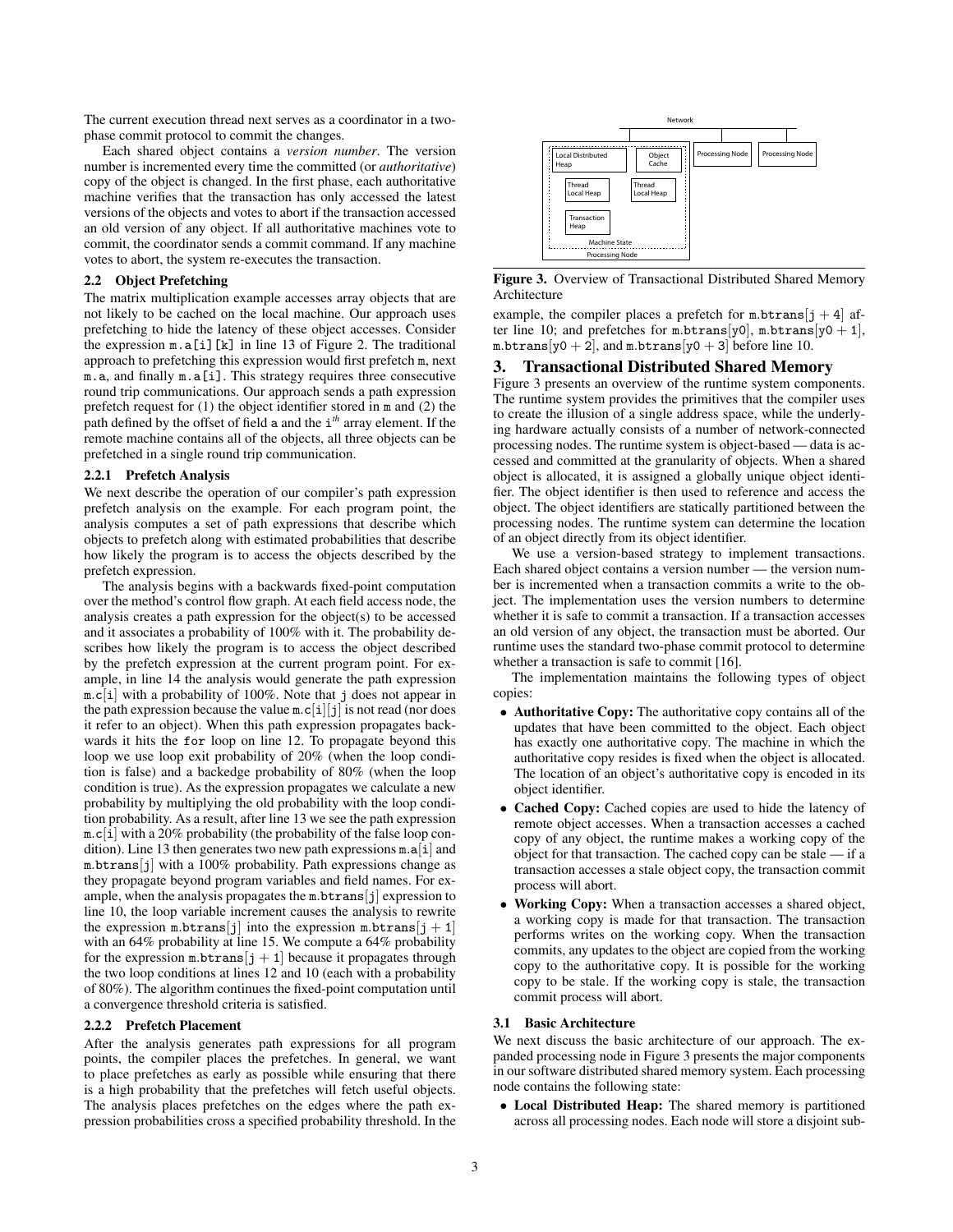set of the authoritative copies of distributed objects in its local distributed heap. The local distributed heap stores the most recent committed state for each shared object whose authoritative copy resides on the local machine. Each local distributed heap contains a *local distributed hashtable* that maps object identifiers to the object's location in the local distributed heap.

- Thread Local Heap: In addition to shared objects, objects can be allocated in thread local heaps. There is one thread local heap for each application thread. Thread local objects can be accessed at any time during the computation by the thread that owns the thread local object heap.
- Transaction Heap: There is a transaction heap for each ongoing transaction. The transaction heap stores the working copy of any shared object that the current transaction has accessed. Each transaction heap contains a *transaction hashtable* that maps the object identifiers that the transaction has accessed to the object's location in the transaction heap.
- Object Cache: Each processing node has an object cache that is used to cache objects and to store prefetched objects. Each object cache contains an *object cache hashtable* that maps the object identifiers of the objects in the cache to the object's location in the cache.

## 3.2 Accessing Objects

Our system uses a partitioned global address space (PGAS) programming model [39, 10, 3]. Our system contains two classes of objects: local objects and shared objects. Local objects are local to a single thread and can only be accessed by that thread. They can be accessed both inside and outside of a transaction. Accessing a local object outside of a transaction requires a simple pointer dereference. Reading a local object inside a transaction also requires a simple pointer dereference. Writing to a local object inside a transaction requires a write barrier that ensures that a backup copy of the object exists. If the transaction is aborted, the object is restored from the backup copy.

Shared objects can only be accessed inside of a transaction. When code inside a transaction attempts to lookup an object identifier to obtain a pointer to a working copy of the object, the runtime system attempts to locate the object in the following places:

- 1. The system first checks to see if the object is already in the transaction heap.
- 2. If the object is located on the local machine, the system looks up the object in the local distributed heap.
- 3. If the object is located on a remote machine, the system next checks the object cache on the local machine.
- 4. Otherwise, the system sends a request for the object to the remote machine.

Note that primitive field or primitive array element accesses do not incur these extra overheads as the code already has a reference to the working copy of the object. We expect that for most applications, the majority of accesses to reference fields or reference array elements will access objects that the transaction has already read. In this case, locating the working copy of an object involves only a few instructions: a bit mask and a shift operation to compute a hash value, an address computation operation, a memory dereference to lookup the object identifier, a comparison to verify object identifier, and a memory dereference to obtain the working copy's location.

The compiler generates write barriers that mark shared objects as dirty when they are written to<sup>2</sup>. The runtime uses a shared object's dirty status to determine whether the transaction commit must update the authoritative copy of the object.

## 3.3 Commit Process

We next describe the operation of the transaction commit process. When a transaction has completed execution, it calls the transaction commit method. The commit method begins by sorting shared objects in the transaction heap into groups based on the machine that holds the authoritative copy of the object. For each machine, the commit method divides the shared objects based upon whether they have been written to or simply read from. The commit process uses the standard two-phase commit. We next describe how the algorithm processes each category of shared object:

- Clean Objects: For clean objects, the transaction commit process verifies that the transaction read the latest version. The transaction coordinator sends the object's version number to the machine with the authoritative copy. That machine locks the object and compares version numbers. If the version numbers do not match the machine releases the lock on the objects and votes to abort the transaction.
- Dirty Objects: The transaction commit process must copy the updates that the transaction made to the dirty objects to the authoritative copies of those objects. The system transfers a copy of the dirty object along with its version number to the machine holding the authoritative copy. The remote machine then locks the authoritative copy and compares version numbers. If the version numbers do not match, it votes to abort the transaction. If the transaction coordinator responds with a commit command, the changes are copied from the dirty copy to the authoritative copy and the object lock is released. If the coordinator responds with an abort command, the lock is simply released without changing the authoritative copies.

If all of the authoritative machines respond that all version numbers match, the transaction coordinator will decide to commit the transaction and transmit commit commands to all other machines. If any authoritative machine responds with an abort request, the transaction coordinator will decide to abort and transmit abort commands to all other machines. If any authoritative machine cannot acquire a lock on an object, the coordinator will abort the commit process and retry.

Code inside a transaction can also modify thread local objects and local variables. When a transaction begins, the compiler generates code that makes a copy of all live local variables. Whenever a transaction writes to a local object, the compiled code first checks if there is a copy of the object's state and then makes a copy if necessary. If the transaction is aborted, the generated code restores the local variables and uses the local object copies to revert the thread local objects back to their states at the beginning of the transaction.

#### 3.4 Error Handling

During a transaction, the execution can potentially read inconsistent versions of objects. While such executions will abort during the commit process, reading inconsistent values can cause even correct code to potentially throw an error before the transaction commits. Therefore, if the execution of a transaction throws an exception, the runtime system must verify that the transaction read consistent versions of the objects before propagating the error. The system simply performs the transaction commit checks to verify that the error is real before propagating the error. Similarly, there is the potential for infinite looping due to reading inconsistent versions of objects. We plan to include a timeout after which the runtime will verify that the transaction has read consistent versions of the objects. If the object versions are consistent, the execution of code will continue, otherwise the transaction will be restarted.

#### 3.5 Compilation

Inside a transaction, our compiler maintains the invariant that if a variable both references a shared object and can potentially be accessed inside the current transaction, the variable points to a work-

<sup>2</sup> Each object contains a status word, and the write barrier marks the object as dirty by setting the dirty flag in the object's status word.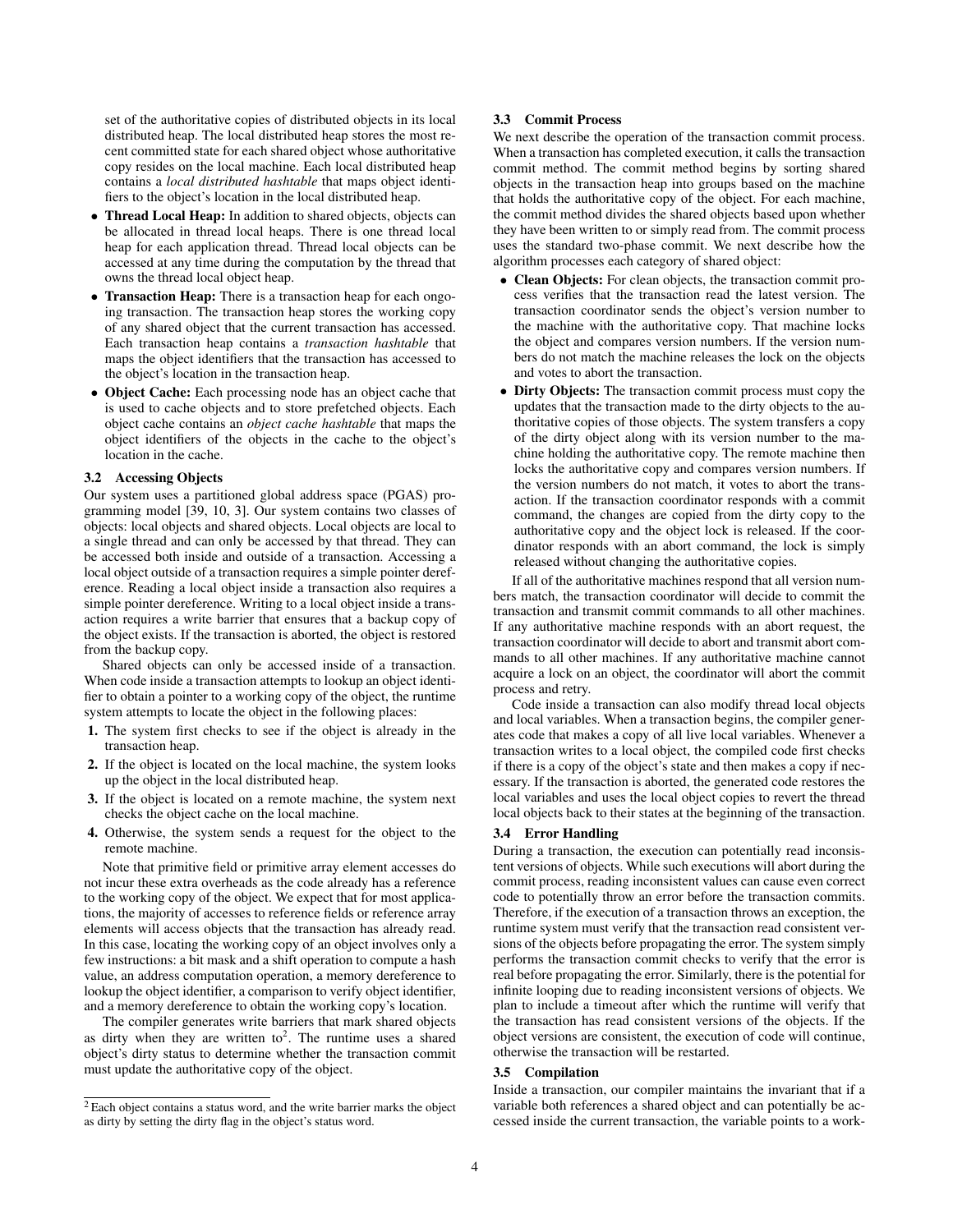ing copy of the shared object. This invariant makes subsequent reads of primitive fields of shared objects as inexpensive as reading a field of a local object. The compiler maintains the invariant that variables that reference shared objects outside of a transaction store the shared object's object identifier. Our approach uses a simple dataflow analysis to determine whether a variable that references a shared object is accessed inside a transaction. The compiler then inserts, as necessary, code to convert object identifiers into references to working copies and code to convert references to working copies back into object identifiers.

## 4. Programming Model

Our approach uses a set of language extensions to a subset of Java to support transactions. We describe these extensions below.

#### 4.1 Language Extensions

Our extensions add the atomic keyword to declare that a block of code should have transactional semantics. This keyword can be applied to either (1) a method declaration to declare that the method should be executed inside a transaction or (2) a block of code enclosed by a pair of braces. We allow these constructs to be nested — the implementation simply ignores any transaction declaration that appears inside of another transaction declaration. The shared memory extensions are similar to those present in Titanium [39] though our use of transactions introduces additional constraints on when the application may access shared objects. absolute the main of the return value of the return in the return value of the return value of the return value of the return value of the return value of the return value of the return value of the return value of the re

Our extensions also add the shared keyword to the language. The shared keyword can be used as a modifier to the new allocation statement to declare that an object should be allocated in a shared memory region. Shared objects can only reference other shared objects. Our approach allows local objects to reference both shared and local objects. However, the developer must declare that a field in a local object references a shared object by using the shared keyword as a modifier to that field's declaration.

In general, methods are polymorphic in whether their parameter objects are shared. In some cases, the developer may desire that a method has different behavior depending on whether the parameter objects are shared objects. Our extensions support different creating method versions for local and shared objects — the developer designates the shared version with the shared keyword.

The extensions modify the start method to take a machine identifier that specifies which machine to start the thread on. The implementation contains a join method that waits for the completion of other threads.

#### 4.2 Inference Algorithm

We use a flow-sensitive, data-flow–based inference algorithm to infer for each program point whether a variable references a shared object or a local object. We define  $A = \{ either, shared, local,$  $\perp$ } to be the set of abstract object states. We define V as the set of program variables. The data flow analysis computes the mapping  $S \subseteq V \times A$  from program variables to abstract object states. We use the notation  $f<sub>s</sub>$  to denote a field f that has been declared as shared with the shared modifier. Figure 4 presents the lattice for the abstract object state domain.

Figure 5 presents the transfer functions for the data flow analysis. The analysis starts by analyzing the main function in the nonatomic context with a local string array object as its parameter. The analysis initializes the parameter variables' abstract state from the method's calling context. The analysis proceeds using a standard forward-flow, fixed-point–based data-flow analysis.

When the analysis encounters a call site for a method context that it has not yet analyzed, it enqueues that method context to be analyzed. The analysis then uses the either value for the abstract state of the return value until the analysis can determine the actual abstract state of the return value. Whenever the analysis updates



Figure 4. Lattice for Analysis

| st                           | kill                                | gen                                  |
|------------------------------|-------------------------------------|--------------------------------------|
| $x =$ shared new C           | $\langle \mathtt{x}, \ast \rangle$  | $\langle x, shared \rangle$          |
| $x = new C$                  | $(x, *)$                            | $\langle \mathbf{x}, local \rangle$  |
| $x = y$                      | $[\mathbf{x}, *]$                   | $\langle x, \mathcal{S}(y) \rangle$  |
| $x = null$                   | $(\mathtt{x}, \ast)$                | $\langle \mathbf{x}, either \rangle$ |
| $x = y.f$                    | $(\mathbf{x}, *)$                   | $\langle x, \mathcal{S}(y) \rangle$  |
| $x = y.f.$                   | $\langle \mathtt{x}, \ast \rangle$  | $\langle x, shared \rangle$          |
| $x = \text{call } m(y, , z)$ | $\langle \mathtt{x} , \ast \rangle$ | return value of m in the             |
|                              |                                     | context $S(y)$ , $S(z)$              |
| other statements             |                                     |                                      |

Figure 5. Transfer Function for Inference Analysis

the return value for a method context, it enqueues all callers of that context for re-analysis.

The inference algorithm uses the abstract object states to statically check several safety properties: (1) it ensures that the program does not attempt to store a reference to a local object in a shared object, (2) that the compiler can statically determine for each object access whether the object is shared, local, or null, (3) that the program does not attempt to store references to shared objects in a local field that has not been declared shared, (4) that native methods are not called inside of transactions<sup>3</sup>, (5) that shared objects are not accessed outside of transactions, and (6) that shared objects are not passed into native methods.

The compiler uses the analysis results to generate specialized versions of methods for each calling context. These specialized versions optimize field and array accesses depending on whether the object is local or shared and whether the method is invoked inside a transaction. Note that it is possible for a variable's abstract state to be either if the variable is always null in that context. In this case, the compiler simply generates code for local accesses to give the appropriate runtime error behavior. If the compiler cannot determine whether an operation is performed on a local or shared object, it generates a compilation error. We also note that there is the potential for the analysis to generate a large number of versions for a single method. If this occurs, the compiler could simply generate a generic version of the method.

## 5. Path Expression Prefetching

Our transactional approach to distributed shared memory creates a new opportunity to safely and speculatively prefetch and cache remote objects without concern for memory coherency — the transaction commit process ensures that transactions only access the latest object versions. Many traditional address-based prefetching approaches were largely designed for hiding the latency to access local memory — such prefetching incurs large latencies when accessing remote linked data structures because the computation must wait to compute an object's address before prefetching the object. In effect this requires waiting for a round trip communication for each object to be accessed in a remote linked data structure.

We introduce a new approach to prefetching objects in the distributed environment that leverages the computational capabilities of the remote processors. Our approach communicates path expressions that describe a path through the heap that traverses the objects to be prefetched. We next describe the path expression runtime

<sup>3</sup> This constraint prohibits I/O calls inside of transactions. We make an exception for a debugging print statement and known side-effect free native methods including the standard floating point calls.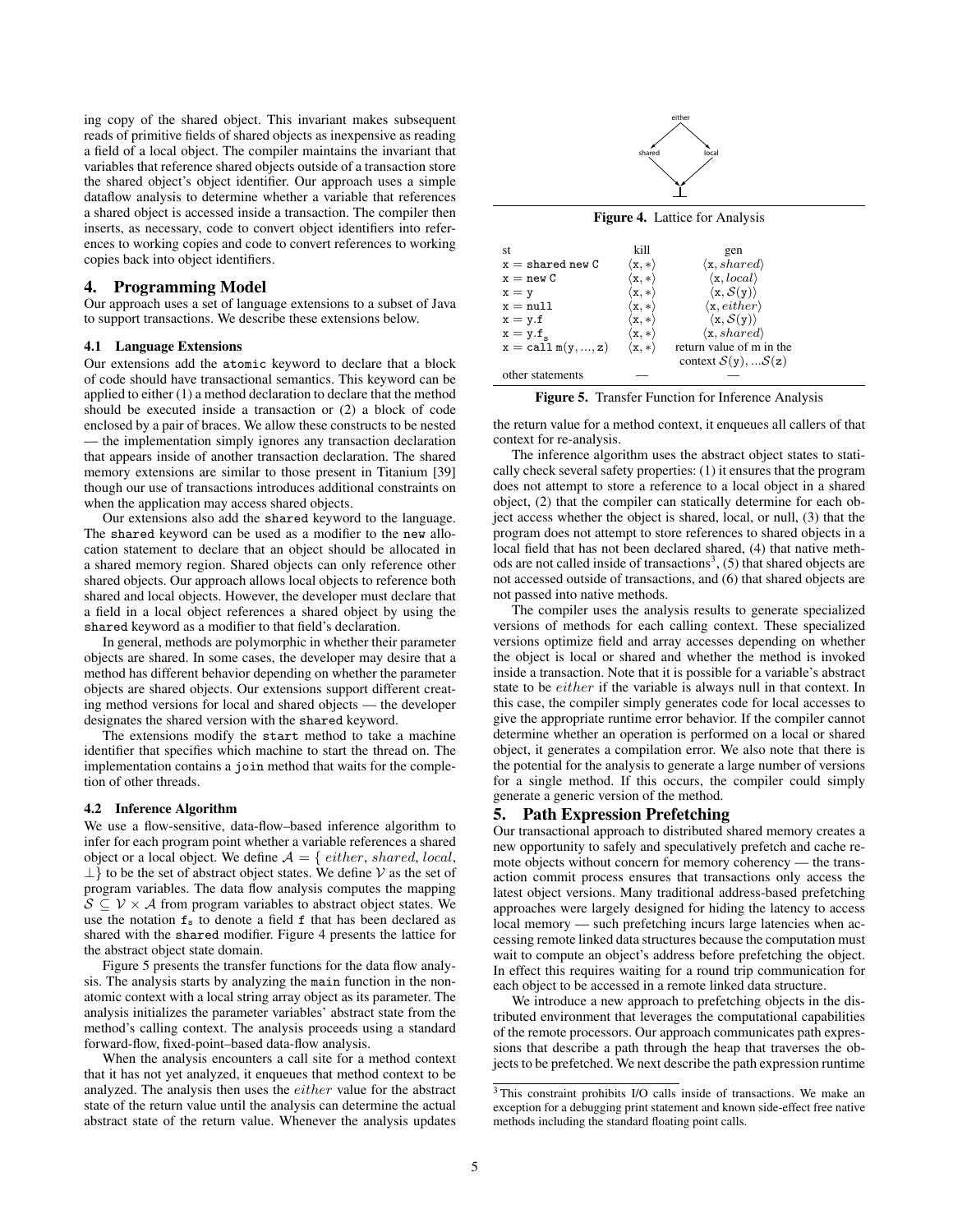mechanism and a corresponding compiler analysis that enables our implementation to efficiently prefetch complex linked data structures from remote machines.

#### 5.1 Runtime Mechanism

We have developed path-expression-based prefetching, a new prefetching mechanism that enables prefetching multiple objects even multiple references away with a single round-trip network communication. Path expressions have the form: path expression := base object identifier(.field | [integer])<sup>∗</sup> . The base object identifier component of the path expression gives the object identifier of the first object in the path expression. The list of field offsets and array indices describe a path through heap from the first object.

We next consider the following example code segment:

- 1 LinkedList search(int key) {<br>2 for(LinkedList ptr=head:ptr)
- 2 for(LinkedList ptr=head;ptr!=null&&ptr.key!=key)
- 3 ptr=ptr.next;
- 4 return ptr;
- 5 }

Without prefetching, completely searching a remote linked list of length  $n$  requires making  $n$  consecutive round-trip message exof length *n* requires making *n* consecutive found-trip message ex-<br>copies of the objects. It then forwards any remaining part of the<br>changes. If we add a prefetch for the expression ptr.next.next.next.next.next.next.next between lines 2 and 3, the runtime will have prefetch requests in flight for the next linked list node and the subsequent four nodes that follow that node<sup>4</sup>. The example path expression prefetch enables the search method to potentially execute five times faster. Longer path expressions can further increase the potential speedup. Note that while prefetching objects for five loop iterations ahead may not be sufficient to hide all of the latency of accessing remote objects, the latency of the single round trip communication is now divided over the five objects that have prefetch requests in flight.

Our path expression implementation contains the following key components:

- 1. Prefetch Calls: Our prefetching approach begins with a prefetch call from the application. Our implementation supports issuing several path expression prefetches with a single prefetch call. The prefetch takes as input the number of path expression prefetches, the length of each prefetch, and an array of 16-bit unsigned integers that stores a sequence of the combination of field offsets and array indices. The runtime system differentiates between field offsets and array indices based on the type of the previous object in the path. The prefetch method places the prefetch request in the prefetch queue and returns immediately to the caller. A thread in the local runtime processes prefetch requests from the queue.
- 2. Local Processing: In many cases, the local distributed heap and object cache may already contain many of the objects in the prefetch request. The runtime system next processes as much of the prefetch request as possible locally before sending the request to the remote machines. The local processing starts by looking up the object identifier component of the prefetch request in both the local distributed heap and the object cache. If the object is found locally, the local runtime system uses the field offset (or array index) to look up the object identifier of the next object in the path and remove the first offset value from the path expression. The runtime repeats this procedure to process the components of the prefetch request that are available locally. The runtime then prunes the local component from the prefetch request to generate a new prefetch request with the first non-locally available object as its base.
- 3. Sorting and Combining: The runtime finally groups the prefetch requests by the machine that is authoritative for the

base object identifier. We note that it may become apparent at runtime that a prefetch request is redundant. Consider the two prefetch requests a.f.g and b.f.g.h. If at runtime both the expressions a and b reference the same object, the set of objects described by the prefetch request a.f.g is a subset of the set of objects described by the prefetch request b.f.g.h. When the runtime adds a new request to a group, if a request is subsumed by a second request the runtime drops the subsumed request.

- 4. Transmitting Request: The local machine next sends the prefetch requests to the remote machines. Each request contains the machine identifier that should receive the response.
- 5. Remote Processing: When the remote machine receives a prefetch request it begins with the object identifier. It processes an object identifier by looking up the object identifier first in its local distributed heap and then (optionally) if necessary in its object cache. Once it locates the object, it looks up the next object identifier by using the field offset or array index from the path expression. It repeats this process until either it has served the complete request or it cannot locate a local copy of the object. It sends the prefetch response to the original machine with prefetch request to the next machine with the machine identifier

for the machine that made the original request.<sup>5</sup>

6. Receiving Response: When the local machine receives a response message, it adds the copies of the objects from the response message to its local object cache.

#### 5.2 Prefetch Analysis

We have developed an unsound, intraprocedural static analysis that uses a simple probabilistic model to generate both a set of path expressions that the program may access and the corresponding estimated probabilities that the objects represented by that path expressions will be accessed. The probabilistic model is naive it makes assumptions of independence that are likely not true. However, the results need not be precise, but simply provide a rough approximation of the real program's data access patterns. It is acceptable for the analysis to be unsound because prefetches do not affect the program's correctness.

The analysis is a backward flow analysis that computes set of tuples  $\mathcal{P} \subseteq \Phi \times \mathbb{R}$  containing a path expression  $\phi$  and a corresponding probability R for each program point. Each path expression  $\phi = \mathcal{V} \mathcal{I}_0 \mathcal{I}_1 ... \mathcal{I}_{n-1} \in \Phi$  is comprised of a variable  $\mathcal{V}$ and a sequence of field offsets or array indices  $\mathcal{I} = .$  offset  $|$  [index]. Each array index index = tmp<sub>0</sub> + ... + tmp<sub>m−1</sub> + c is a summation of temporary variables  $tmp$  and a constant offset  $c$ .

The analysis initializes the set of tuples for each program point to the empty set. The ordering relation is  $\mathcal{P}_1 \sqsubseteq \mathcal{P}_2$  iff  $\forall \langle \phi, d_1 \rangle \in$  $\mathcal{P}_1$  there  $\exists d_2 > d_1$  such that  $\langle \phi, d_2 \rangle \in \mathcal{P}_2$ .

Figure 6 presents the transfer functions for the analysis. The transfer functions for statements that read an object reference from a field or an array element generate new path expressions with an associated probability of 100% and rewrite any path expressions that contained the destination variable. The transfer functions for statements that make assignments, write to fields, or write to array elements rewrite path expressions that begin with the same variable and field or array index. Figure 7 present the REPLACE function that rewrites the path expressions. One possible issue is that a rewritten path expression may match an existing path expression. The COMBINE function computes the new probability making the assumption that the probabilities for the path expressions were independent. We have omitted the REPLACE functions for index variables for space reasons.

<sup>4</sup> The prefetch look-ahead distance is not fixed. Instead it depends on the analysis's estimation of how likely the prefetched values are to be used.

<sup>5</sup> We need to forward because after the original machine processes the prefetch request, it could contain references to still more remote objects.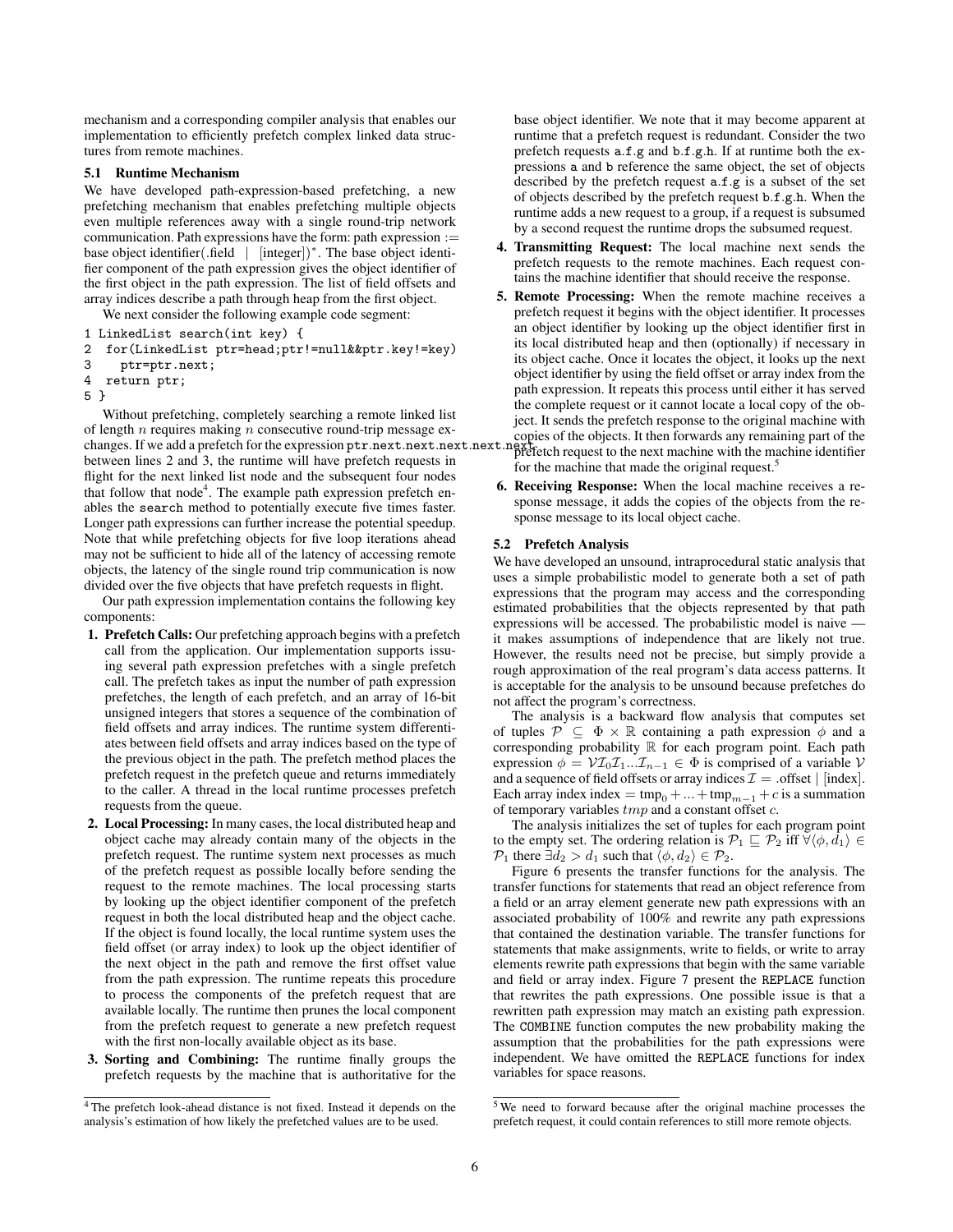| st               | $\llbracket st \rrbracket(\mathcal{P})$                        |
|------------------|----------------------------------------------------------------|
| $x = y.f$        | $(REPLACE(x, y.f, P) - (y.f, *)) \cup$                         |
|                  | $\langle \texttt{v.f.1} \rangle$                               |
| $x = y t $       | $(REPLACE(x, y[t], P) - \langle y[t], *\rangle) \cup$          |
|                  | $\langle y[t], 1 \rangle$                                      |
| $x = y$          | REPLACE(x, y, P)                                               |
| $x.f = y$        | REPLACE(x.f, y, P)                                             |
| $x[t] = y$       | REPLACE $(x[t], y, \mathcal{P})$                               |
| $t = t_1 + t_2$  | REPLACE $(\texttt{t}, \texttt{t}_1+\texttt{t}_2, \mathcal{P})$ |
| $t = c$          | REPLACE $(t, c, P)$                                            |
| other            |                                                                |
| assignments to x | $\mathcal{P} = \{x, * \}$                                      |
|                  |                                                                |

#### Figure 6. Transfer Functions

 $REPLACE(\phi_1, \phi_2, \mathcal{P}) = COMBINE(REWRITE(\phi_1, \phi_2, \mathcal{P}))$  $\texttt{REWRITE}(\phi_1, \phi_2, \mathcal{P}) = \{\langle \pi(\phi, \phi_1, \phi_2), d \rangle \mid \langle \phi, d \rangle \in \mathcal{P}\}$  $\texttt{COMBINE}(\mathcal{P}) \ = \ \{\langle \phi, d \rangle \ \ | \ \{d_0, d_1, ..., d_{n-1}\} \ = \ \mathcal{P}(\phi), d = 1 - (1 - 1)$  $d_0$ )(1 –  $d_1$ )...(1 –  $d_{n-1}$ )}  $\pi(\phi, \phi_1, \phi_2) = \phi_2 \mathcal{I}_0 \dots \mathcal{I}_n$  if  $\phi = \phi_1 \mathcal{I}_0 \dots \mathcal{I}_n$ ,  $\phi$  otherwise

#### Figure 7. Equation for the REPLACE Function

Our analysis associates a probability with each conditional branch. By default, we assume that loop branches take the true branch with an 80% probability and other branches take the true branch with a 50% probability. Our meet operation merges the path expressions from two branches by weighting the probabilities in prefetch set for the true branch with the weight  $p$  and the probabilities in the prefetch set for the false branch with the weight  $1 - p$ . The analysis can handle loops terminated by exception by explicitly implementing exceptions in the control flow graph.

Note that the partial order on  $P$  is not a lattice. The analysis as stated does not terminate. We next present extensions that ensure termination. One issue is that the analysis can generate path expressions of unbounded length. We address this issue by introducing a minimum path expression probability  $\mu$ . If a path expression has a probability less that  $\mu$  at a program point, the analysis drops that path expression. A second issue is that the analysis can converge slowly as the analysis makes increasingly smaller increments to the path expression probabilities. We introduce a minimum change threshold  $\delta$ . If the probability changes by less than  $\delta$ , the fixed-point algorithm considers the probability to be the same.

#### 5.3 Prefetch Placement

There is a trade off between placing prefetches early to minimize the time that the application waits for data and waiting long enough to make sure the program is likely to use the prefetched data. This trade off can depend on the specific architecture of the machine and the application — bandwidth constraints can be satisfied by delaying prefetches while latency constraints can be satisfied by moving prefetches earlier in the execution. Our implementation, therefore, allows the developer to specify a probability threshold  $\sigma$ . We selected  $\sigma$  to be 30% for all of our benchmarks.

We instrument the analysis in the previous section to record the mapping  $\gamma(\phi, E) \to \phi'$  which maps the path expression  $\phi$  at the source of the edge E to the corresponding path expression  $\phi'$  at the target of the edge  $E$ . Prefetches are placed on edges where the probability of using the objects specified by a path expression crosses the developer specified threshold. We define the function  $\tau$ below to check if an edge crosses the probability threshold:  $\tau(\phi, E) = (\mathcal{P}_{dst(E)}(\phi) > \sigma) \wedge (\mathcal{P}_{src(E)}(\gamma(\phi, E)) < \sigma)$ 

Simply using a threshold crossing criteria to place prefetches can result in redundant prefetches. We therefore extend our approach to check whether the path expression has already been prefetched. We define the set  $S_N$  at each program point to be the set of path expressions that have been prefetched when the program executes the statement at node  $N$ . This set is the intersection of the set of prefetched path expressions along each incoming edge  $E$  to node N. We split the prefetched path expressions into two components:  $S_E$  is the set of path expressions that have been prefetched before the source node of E has been executed and  $\delta_E$  is the set of prefetches inserted at E. The equations for each set follow:

$$
S_N = \bigcap_{E=\text{incoming edges to } N} (\mathcal{S}_E \cup \delta_E)
$$
  
\n
$$
\mathcal{S}_E = \{ \gamma(\phi, E) \mid \phi \in S_{src(E)} \}
$$
  
\n
$$
\delta_E = \{ \phi \mid \exists d, \langle \phi, d \rangle \in \mathcal{P}_{src(E)}, \tau(\phi, E) \}
$$

We use a fixed point algorithm to compute these sets for all program points. At each edge  $E$ , our prefetch placement algorithm places prefetches for the path expressions in  $\delta_E - \mathcal{S}_E$  (the set of path expressions that cross the threshold but have not already been prefetched).

#### 6. Runtime and Prefetch Optimizations

In this section, we describe a number of runtime optimizations that our system implements.

#### 6.1 Approximate Cache Coherency

While object caching and prefetching have the potential to improve performance by hiding the latency of remote reads for shared objects, they can increase the likelihood that transactions may abort due to reading stale data from the prefetch cache. The obvious approach, a cache coherence protocol, for addressing this issue introduces a number of overheads. We have introduced several new mechanisms that are collectively designed to provide approximate cache coherence. These mechanisms do not guarantee cache coherence, they merely attempt to minimize the likelihood that cache reads return old object versions.

We use a combination of two techniques to evict old versions of cached objects. The first technique is designed for small scale deployments on a LAN. This technique uses unreliable UDP broadcast to send a small invalidation message when a transaction commits. This invalidation message list the objects that the transaction modified. The implementation does not guarantee that the invalidation messages will arrive and does not wait for the messages to be processed. The second technique evicts the oldest objects in the cache whenever the cache needs more space. We expect that larger scale deployments of our approach would require different techniques for approximate cache coherence. Techniques for very large deployments could include profiling to determine at what points objects of a given type should be invalidated from caches.

Our implementation uses information from local transactions to update the prefetch cache. Whenever a local transaction commits, it updates the local cache with the latest versions of any remote objects the transaction modified.

If a transaction aborts, the implementation learns information about the objects it is likely to access. The implementation can use this information to minimize the number of remote object requests that must be made when retrying the transaction. When transactions abort, the remote machines in our implementation send the latest versions of any stale objects that the aborted transaction accessed along with their abort response. These objects are then placed in the prefetch cache and the transaction is retried.

It is important to note that although our approach only maintains approximate cache coherence, we preserve the correct execution semantics by detecting and correcting any stale object accesses in the transaction commit process.

#### 6.2 Dynamic prefetching optimizations

Transactions often access an object multiple times. For example, the loops in matrix multiply will walk over the same array objects repeatedly. In this case, our prefetch analysis can generate prefetch instructions that prefetch the same object repeatedly. Processing these repeated prefetch instructions introduces overhead and yields no performance benefits as the objects are already cached.

We observe that in many benchmarks, the execution transitions between phases in which it mostly accesses new objects and phases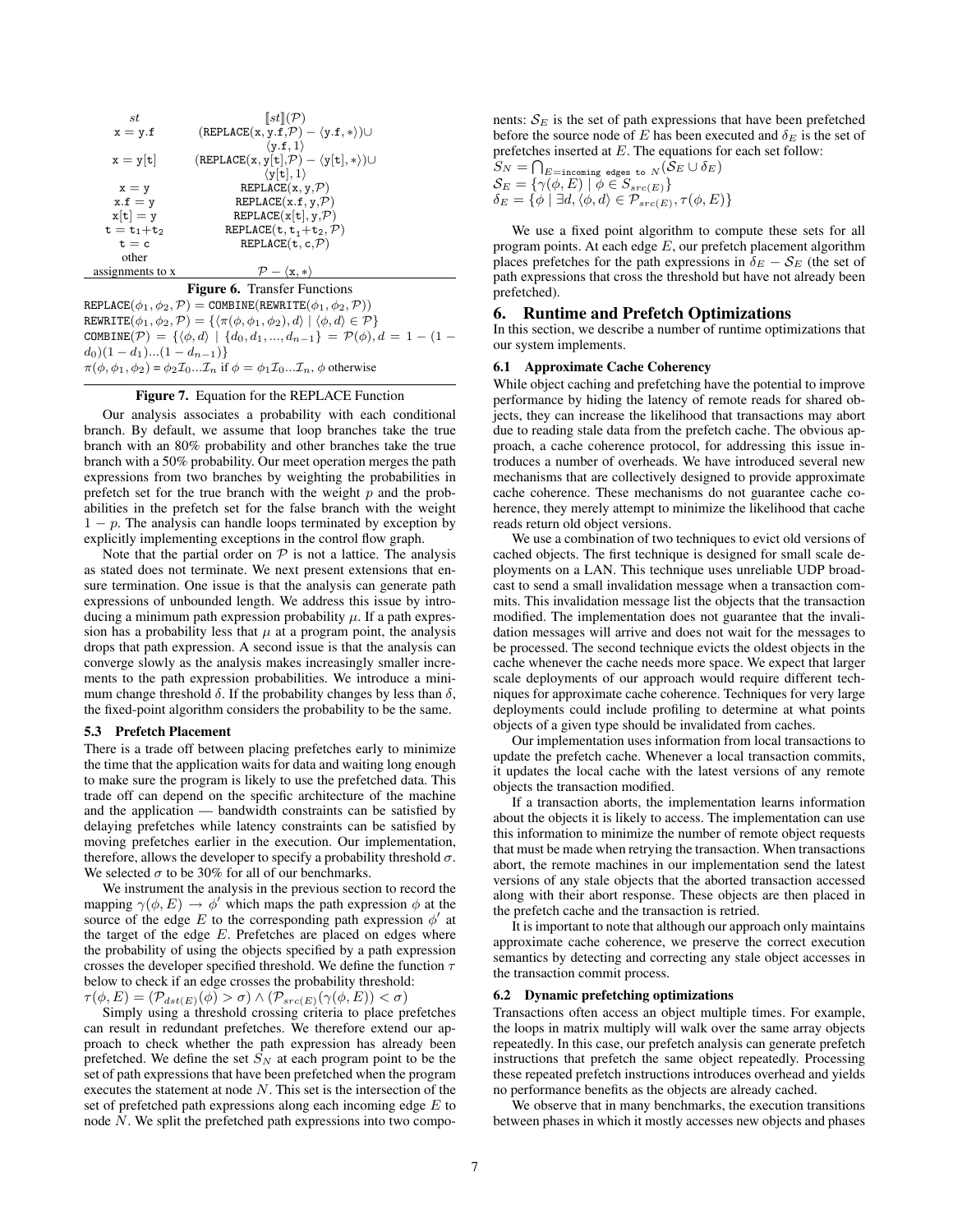in which it accesses the same objects. In the matrix example, during the first iteration of the outer loop the code accesses new arrays in the btrans matrix. For the remaining iterations, the code accesses the same arrays repeatedly. We therefore introduce a mechanism that dynamically shuts down prefetch sites when they stop providing benefits. This mechanism allows the application to receive the benefit of prefetches while minimizing the overhead.

Our approach assigns a unique identifier to each prefetch site. The prefetch requests are labeled with this unique identifier. Each time a prefetch is generated for objects that are already in the local cache, the runtime increments a count associated with the prefetch site. When the prefetch site generates a prefetch request that is not locally available, the runtime resets this count. Once this count hits a threshold, the runtime sets a flag that shuts down this prefetch site. Our implementation continues to monitor the prefetch site by occasionally retrying prefetches after a shutdown. If the prefetch retry request prefetches a non-cached object, the runtime turns the prefetch site back on.

#### 7. Evaluation

We ran our benchmarks on a cluster of 8 identical 3.06 GHz Intel Xeon servers running Linux version 2.6.25 and connected through a gigabit switch. We have implemented the DSM system, path expression prefetching, the language extensions, and the analysis. We present results for microbenchmarks and four shared memory parallel benchmarks. We report results for 1Threaded Java for a single-threaded non-transactional Java version compiled into C code; the base column presents results without caching or prefetching; and the prefetch column presents results with both caching and prefetching enabled. The prefetching versions are generated automatically using our prefetch analysis. We have reported numbers in seconds that are averaged over ten executions for 1, 2, 4, and 8 nodes with one thread running per node.

## 7.1 2DConv

The 2D convolution benchmark computes the application of a mask to a 2D image. The output image,  $\tilde{C}$ , is computed from the input image, A, and the convolution mask, H. Each machine computes a region of the output image in parallel. Table 1 presents results for the 2DConv benchmark. We observe speedups as we increase the number of nodes but prefetching ceases to provide benefits as we hit 8 nodes. A measurement of the 4096x4096 version reveals the problem: the 8 node benchmark transmits 1.9 gigabits of data (the output and input matrices) from the master to the nodes and then the commits transmit 0.9 gigabits of data from the nodes to the master over a network with a peak capacity of 1 gigabit per second. The problem is that the benchmark becomes bandwidth limited and data prefetched for future operations competes with immediate remote requests for bandwidth. The 2048x2048 version suffers from the same bandwidth limit.

| 2DConv          | $M = N = 2048$ |          | $M = N = 4096$ |          |
|-----------------|----------------|----------|----------------|----------|
|                 | Base           | Prefetch | <b>Base</b>    | Prefetch |
| 1 Threaded Java | 2.54s          |          | 11.57s         |          |
|                 | 2.80s          |          | 11.54s         |          |
|                 | 2.49s          | 2.21s    | 9.21s          | 8.19s    |
|                 | 1.65s          | 1.47s    | 6.14s          | 5.66s    |
| 8               | .28c           | 1.28s    | 4.84s          | 4.98s    |

## 7.2 Matrix Multiply

The matrix multiplication benchmark implements the standard matrix multiplication algorithm. The computation of the product matrix is partitioned over multiple threads. Matrix Multiply places all of the arrays on the machine that started the computation.

Table 2 presents the results for a 600x600 matrix multiplication benchmark. We observe significant speedup for small matrix size as we increase the number of nodes and we gain 35.5% speedup with prefetching for 8 nodes.

| Matrix Multiply | Base  | Prefetch |
|-----------------|-------|----------|
| 1Threaded Java  | 2.30s |          |
|                 | 4.30s |          |
|                 | 2.45s | 2.37s    |
|                 | 1.70s | 1.35s    |
|                 | 1.26s | 0.93s    |

Table 2. Matrix Multiplication Results

#### 7.3 Moldyn

Moldyn, a molecular dynamics benchmark, was taken from the Java Grande benchmark suite [36]. It is a N-body simulation of particles interacting under a Lennard-Jones potential in a cubic spatial volume with periodic boundary conditions.

Table 3 presents results for the Moldyn benchmark for  $N =$ 2048 particles and  $i = 100$  iterations. We observe speedups as we increase the number of nodes. We gain 14.7% speedup with prefetching for 8 nodes.

| Moldyn          | Base  | Prefetching |  |
|-----------------|-------|-------------|--|
| 1 Threaded Java | 3.47s |             |  |
|                 | 7.79s |             |  |
|                 | 4.88s | 4.16s       |  |
|                 | 3.23s | 2.95s       |  |
|                 | 3.35s | 2.92s       |  |

Table 3. Moldyn Results

#### 7.4 2DFFT

The 2DFFT benchmark is an example of two-dimensional fast Fourier transformation. The algorithm was taken from *Digital Signal Processing* by Lyon and Rao and parallelized. The main matrix is placed on the machine that started the computation. This  $1152 \times 1152$  matrix is accessed remotely by other nodes that perform one dimensional Fourier transforms on the rows in parallel followed by one dimensional Fourier transforms on the columns in parallel. Table 4 presents results for the 2DFFT benchmark. We observe significant speedup as we increase the number of nodes and gains from prefetches.

|               | 2DFFT          | Base  | Prefetch |  |
|---------------|----------------|-------|----------|--|
|               | 1Threaded Java | 3.64s |          |  |
|               |                | 5.35s |          |  |
|               |                | 3.67s | 3.65s    |  |
|               |                | 2.63s | 2.58s    |  |
|               |                | 2.09s | 1.97s    |  |
| ------<br>$-$ |                |       |          |  |

#### Table 4. 2DFFT Results 7.5 Array Microbenchmark

We present results from a two-dimensional array traversal microbenchmark to measure the performance gains from prefetching objects for regular access patterns over short runs. The array microbenchmark sums all of the elements in a 10000x10 two dimensional array of integers that is located on a remote machine. Without prefetching the benchmark takes 1.03 seconds and with prefetching it takes 0.15 seconds. Prefetching improves the performance of the array microbenchmark by a factor of 6.9. The microbenchmark is only intended to quantify the contributions of prefetching. Therefore, results for even short runs demonstrate that some access patterns can benefit significantly from prefetching.

#### 7.6 Overhead From Transactions

Table 5 presents the result of four micro-benchmarks that evaluate the overhead of committing 10,000 transactions in absence of data contention for 1, 2, 4, and 8 nodes. Note that the roundtrip network latency is on the order of 100 microseconds — 10,000 network roundtrips take 1 second. In OneMCRead benchmark, one node commits 10,000 transactions when reading a shared array. In MultiMCRead, multiple nodes commit transactions when reading shared arrays that are located remotely. In OneMCWrite benchmark, one node commits 10,000 transactions on a shared array located remotely while in MultiMCWrite, multiple nodes write to different parts of shared arrays located remotely. From the results we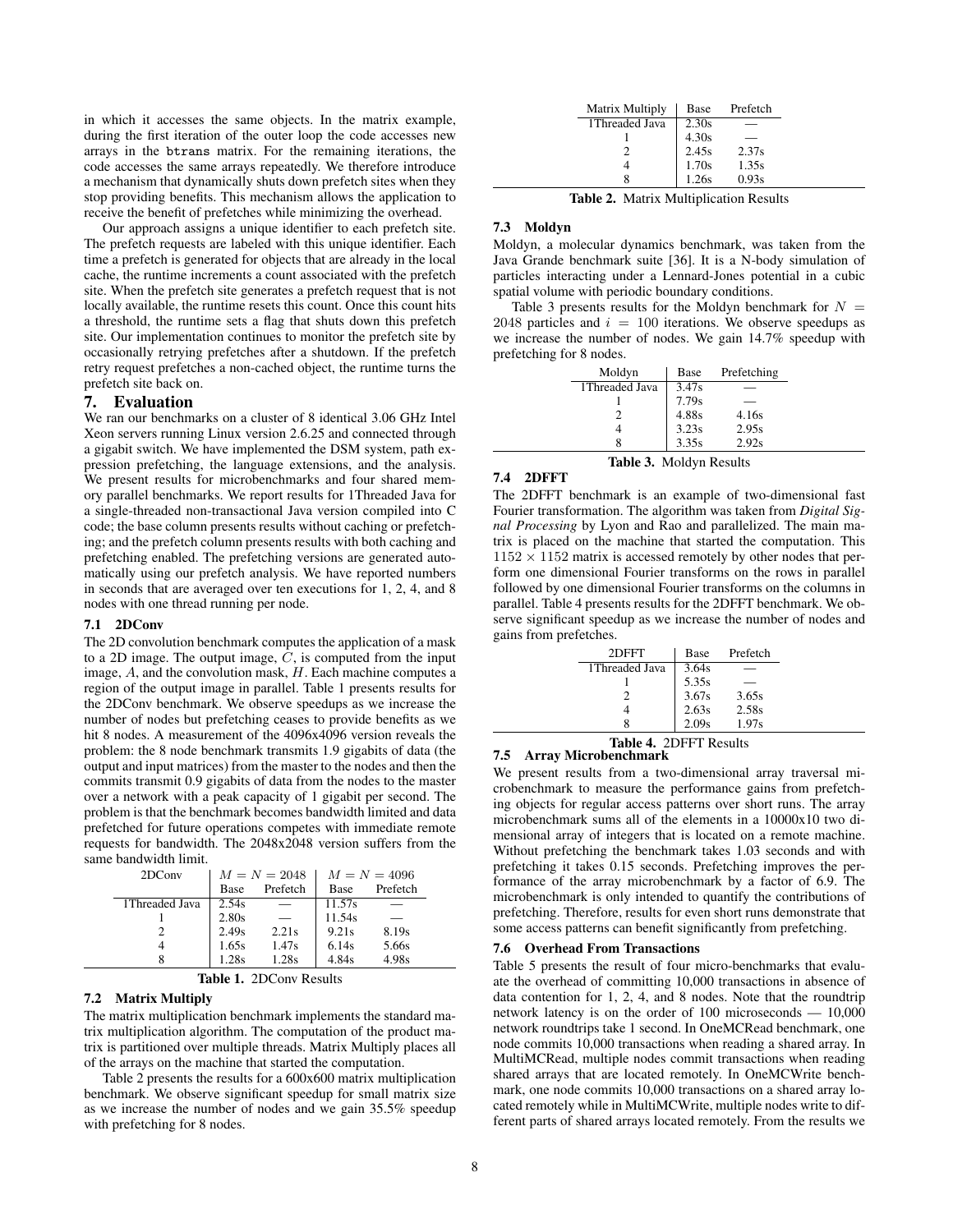see that the overhead of transactions scale linearly with the number of nodes and are in fact dependent on the round trip communication involved in accessing remote data. Note that the overhead to commit transactions that involve a small number of machines is on the order of a single network round trip or the time to read a single remote object.

|   | OneMCRead | MultiMCRead | OneMCWrite | MultiMCWrite |
|---|-----------|-------------|------------|--------------|
|   | 0.25s     | 0.25s       | 0.52s      | 0.51s        |
|   | 1.47s     | 1.70s       | 1.96s      | 2.36s        |
|   | 1.79s     | 3.44s       | 2.72s      | 4.03s        |
| 8 | 2.53s     | 5.50s       | 4.43s      | 7.49s        |

Table 5. Commit Benchmark Results

## 8. Related Work

We survey related work in distributed shared memory systems, software transaction memory systems, transactional distributed shared memory systems, and prefetching optimizations.

#### 8.1 Distributed Shared Memory Systems

The IVY shared memory system allows multiple data structures copies to exist to decrease the overhead of reading remote data [30]. The complication with this approach is ensuring that all the copies are consistent after memory writes. IVY uses a write-invalidate protocol to invalidate all copies before writing to a page, and therefore the required round trip communications makes writes to shared memory potentially expensive. We note that there is the potential to ping pages back and forth between machines.

To address this issue, researchers have developed more sophisticated approaches including TreadMarks [27], Midway [6], and Munin [5] that achieve higher performance by weakening the memory consistency guarantees [28, 14]. Developing software for weaker memory models requires the developer to understand complicated consistency properties to understand which values reads from memory locations can return.

#### 8.2 Transactional Memory

Knight proposed a limited form of hardware transactional memory that supported a single store operation [29]. Herlihy and Moss extended this work to support short transactions that write to multiple memory locations in hardware [23]. More recent approaches have relaxed the constraints on the transaction size [19, 4]. Shavit and Touitou first proposed a software approach to transactional memory for transactions whose data set can be statically determined [35]. Herlihy et al. extend the software approaches to handle dynamic transactions whose accesses are determined at runtime [22].

#### 8.3 Transactional Distributed Shared Memory

Researchers have explored transactional distributed shared memory systems as a mechanism to provide stronger consistency properties. Bodorik et al. developed a hardware-assisted lock-based approach, in which transactions must hold a lock on a memory location before accessing that location [8]. Hastings extended the Camelot distributed shared memory system to support transactions though a lock-based approach [21]. Ahn et al. developed a lockbased distributed shared memory system with support for transactions [2]. LOTEC is another lock-based transactional distributed shared memory [15]. All of these implementations incur round trip network latencies whenever the application code accesses a remote object because the machine must first communicate to a remote node to acquire a lock.

Manassiev et al. introduced a version-based transactional distributed shared memory that replicates all program state on all machines [32]. Their approach is likely to have problems scaling to a large number of machines even if the underlying computation is highly parallel because all writes must be sent to all nodes and all nodes must agree to all transaction commits. Marcos et al. have developed a system that allows machines to share data in a faulttolerant, scalable, and consistent manner. This service uses minitransactions to manage distributed state [1].

Two of the DARPA high productivity computer systems languages, Chapel [10] and Fortress [3], provide transaction constructs that guarantee that code is executed with transactional semantics. As part of this effort Boechino et al. have developed a word-based software transaction memory system [7]. Herlihy and Sun proposed a distributed transaction memory for metric-space networks [24]. Their design requires moving objects to the local node before writing to the object. Because neither of these approaches contain mechanisms to cache or prefetch remote objects, the latency of accessing remote objects may be an issue.

#### 8.4 Prefetching

Researchers have developed several techniques for prefetching recursive data structures in a single machine environment. Luk and Mowry propose to greedily prefetch object fields, to automatically add prefetch pointers to objects that point to objects to prefetch, and to linearize recursive data structures when possible [31]. Greedy prefetches require first knowing the address of the object. Prefetch pointers do not help with the initial traversal of a data structure and may be difficult to maintain in a distributed environment. Linearizing is only applicable if the creation order is the same as the traversal order. Cahoon and McKinley proposed a dataflow analysis for software prefetching in Java [9]. Roth et al. propose a hardwarebased approach to prefetching linked data structures that hides the latency of accessing linked data structures in useful work [34]. However, in distributed shared memories the latency of accessing remote memory is likely to be much longer than the time that can be filled with useful work.

Researchers have explored communication optimizations for distributed computations. Zhu and Hendren implemented an approach to combine multiple reads into a single block [40]. Because their approach requires that the address of the memory locations to be read is known, it at least incurs the round trip network latency for accessing each object in a linked data structure traversal. Rogers et al. propose thread migration to improve the performance of accessing remote data structures [33]. An issue with thread migration is that it is not efficient for code that simultaneously operates on data that spans multiple machines.

Gupta proposes a naming scheme for objects in data structures to enable fast traversals of remote data structures [18]. The approach places constraints on data structure updates — only a single node can be added to a data structure at a time. Moreover, many changes to data structures require renaming all of the objects in the data structure and propagating the names changes to all machines.

Speight uses a dynamic prediction-based prefetching algorithm for software distributed shared memory [38]. Joseph and Grunwald use Markov predictors to generate prefetches on a single machine environment [26]. Ferdman and Falsafi store access sequences and then stream the addresses from these access sequences onto a chip's cache [12]. The transaction component of the our work is complementary to dynamic prefetching— our work relaxes constraints on coherency to enable prefetch algorithms to function better and could potentially benefit from dynamic prefetch predictors. The two prefetching approaches may be complementary — we expect that our static approach will work better for deterministic object access patterns and that dynamic predictors may work better for less deterministic access patterns that are repeated many times.

## 9. Conclusion

We have presented a new transaction-based distributed shared memory system with support for object caching. We have presented a new path expression-based prefetching algorithm that is the only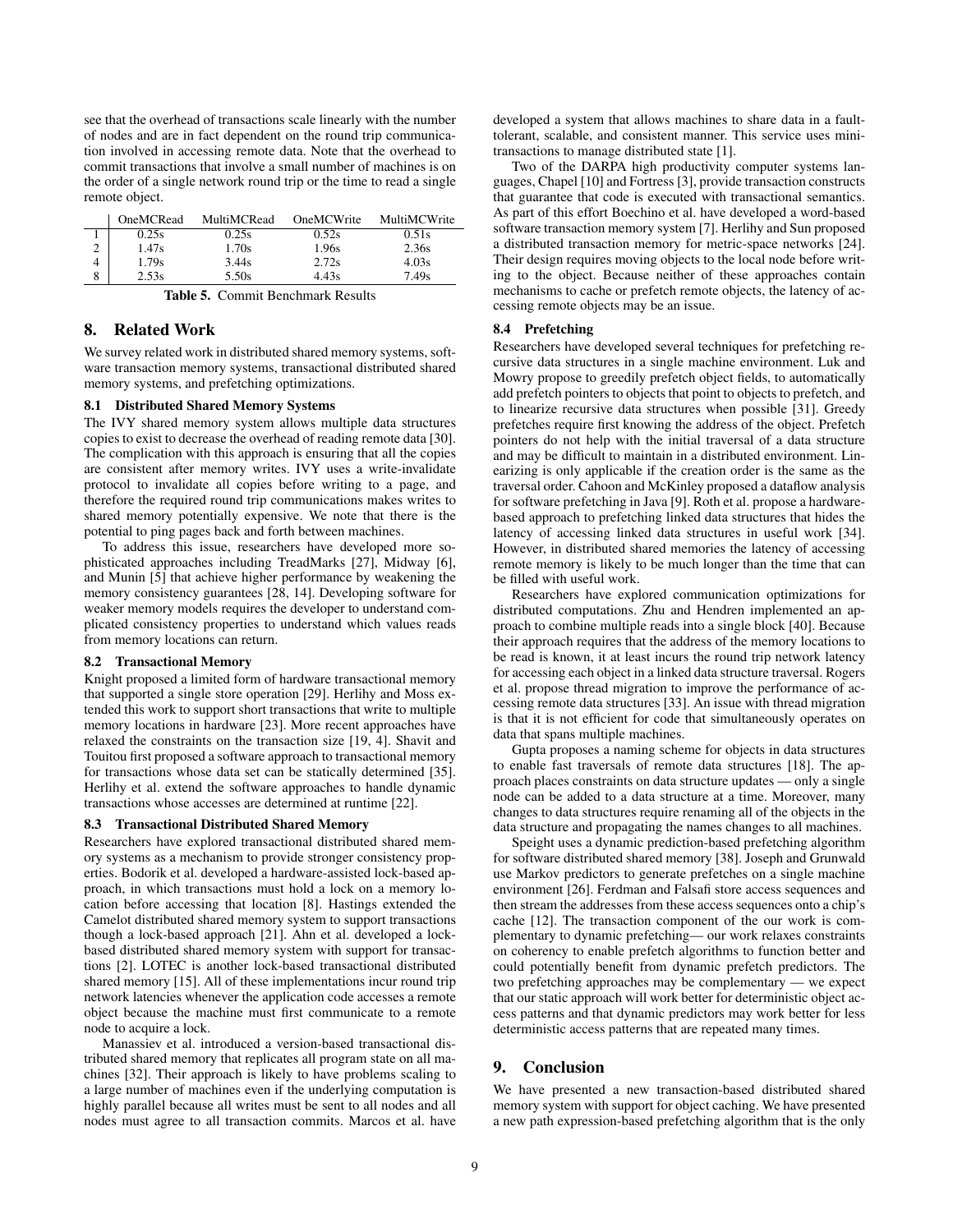prefetching algorithm to our knowledge that can prefetch objects before the object's address is computed or predicted. We have implemented the prefetching analysis, the language extensions, and the distributed shared memory system in our compiler. We have observed speedups for our benchmarks as the number of machines increases and also observe benefits from prefetching objects.

#### References

- [1] M. K. Aguilera, A. Merchant, M. Shah, A. Veitch, and C. Karamanolis. Sinfonia: a new paradigm for building scalable distributed systems. In *Proceedings of twenty-first ACM SIGOPS symposium on Operating systems principles*, 2007.
- [2] J.-H. Ahn, K.-W. Lee, and H.-J. Kim. Architectural issues in adopting distributed shared memory for distributed object management systems. In *Proceedings of the Fifth IEEE Computer Society Workshop on Future Trends of Distributed Computing Systems*, August 1995.
- [3] E. Allen, D. Chase, J. Hallett, V. Luchangco, J.-W. Messen, S. Ryu, G. L. Steele, and S. Tobin-Hochstadt. *The Fortress Language Specification*. Sun Microsystems, Inc., September 2006.
- [4] C. S. Ananian, K. Asanović, B. C. Kuszmaul, C. E. Leiserson, and S. Lie. Unbounded transactional memory. In *11th International Symposium on High Performance Computer Architecture*, 2005.
- [5] J. K. Bennett, J. B. Carter, and W. Zwaenepoel. Munin: Distributed shared memory based on type-specific memory coherence. In *Proceedings of the Second ACM SIGPLAN Symposium on Principles and Practice of Parallel Programming*, pages 168–176, 1990.
- [6] B. N. Bershad and M. J. Zekauskas. Midway: Shared memory parallel programming with entry consistency for distributed memory multiprocessors. In *Compcon 93*, 1993.
- [7] R. L. Bocchino, V. S. Adve, and B. L. Chamberlain. Software transactional memory for large scale clusters. In *Proceedings of the 13th ACM SIGPLAN Symposium on Principles and Practice of Parallel Programming*, 2008.
- [8] P. Bodorik, F. I. Smith, and D. J-Lewis. Transactions in distributed shared memory systems. In *Proceedings of the Eigthth International Conference on Data Engineering*, February 1992.
- [9] B. Cahoon and K. S. McKinley. Data flow analysis for software prefetching linked data structures in Java. In *Proceedings of the 10th International Conference on Parallel Architectures and Compilation Techniques*, 2001.
- [10] B. L. Chamberlain, D. Callahan, and H. P. Zima. Parallel Programmability and the Chapel Language. *International Journal of High Performance Computing Applications*, 2007.
- [11] J. Dean and S. Ghemawat. Mapreduce: simplified data processing on large clusters. In *OSDI'04: Proceedings of the 6th conference on Symposium on Opearting Systems Design & Implementation*, pages 10–10, Berkeley, CA, USA, 2004. USENIX Association.
- [12] M. Ferdman and B. Falsafi. Last-touch correlated data streaming. In *IEEE International Symposium on Systems and Software*, April 2007.
- [13] G. A. Geist and V. S. Sunderam. The PVM system: Supercomputer level concurrent computation on a heterogeneous network of workstations. In *Proceedings of the Sixth Distributed Memory Computing Conference*, pages 258–261, 1991.
- [14] P. B. Gibbons. A more practical PRAM model. In *Proceedings of the First Annual ACM Symposium on Parallel Algorithms and Architectures*, 1989.
- [15] P. Graham and Y. Sui. LOTEC: A simple DSM consistency protocol for Nested Object Transactions. In *Proceedings of the 18th Annual ACM Symposium on Principles of Distributed Computing*, 1999.
- [16] J. Gray and A. Reuter. *Transaction Processing: Concepts and Techniques*. Morgan Kaufmann, 1993.
- [17] W. Gropp, E. Lusk, N. Doss, and A. Skjellum. A high-performance, portable implementation of the MPI message passing interface standard. *Parallel Computing*, 22(6):789–828, 1996.
- [18] R. Gupta. SPMD execution of programs with dynamic data structures on distributed memory machines. In *Proceedings of the 1992 International Conference on Computer Languages*, April 1992.
- [19] L. Hammond, V. Wong, M. Chen, B. Hertzberg, B. Carlstrom, M. Prabhu, H. Wijaya, C. Kozyrakis, and K. Olukotun. Transactional memory coherence and consistency (TCC). In *Proceedings of the 11th Intl. Symposium on Computer Architecture*, June 2004.
- [20] T. Harris, M. Plesko, A. Shinnar, and D. Tarditi. Optimizing Memory Transactions. In *Proceedings of the 2006 Conference on Programming Language Design and Implementation*, June.
- [21] A. B. Hastings. Distributed lock management in a transaction processing environment. In *Proceedings of the Ninth Symposium on Reliable Distributed Systems*, October 1990.
- [22] M. Herlihy, V. Luchangco, M. Moir, and W. Scherer. Software transactional memory for dynamic-sized data structures. In *Proceedings of the Twenty-Second Annual ACM SIGACT-SIGOPS Symposium on Principles of Distributed Computing*, July.
- [23] M. Herlihy and J. E. B. Moss. Transactional memory: Architectural support for lock-free data structures. In *Proceedings of the Twentieth Annual International Symposium on Computer Architecture*, 1993.
- [24] M. Herlihy and Y. Sun. Distributed transactional memory for metricspace networks. In *Proceedings of the 19th International Symposium on Distributed Computing*, September 2005.
- [25] M. Isard, M. Budiu, Y. Yu, A. Birrell, and D. Fetterly. Dryad: distributed data-parallel programs from sequential building blocks. *SIGOPS Oper. Syst. Rev.*, 41(3):59–72, 2007.
- [26] D. Joseph and D. Grunwald. Prefetching using markov predictors. In *Proceedings of the 24th Annual International Symposium on Computer Architecture*, 1997.
- [27] P. Keleher, A. L. Cox, S. Dwarkadas, and W. Zwaenepoel. Tread-Marks: Distributed shared memory on standard workstations and operating systems. In *Proceedings of the USENIX Winter 1994 Technical Conference*, 1994.
- [28] P. Keleher, A. L. Cox, and W. Zwaenepoel. Lazy release consistency for software distributed shared memory. In *Proceedings of the 19th Annual International Symposium on Computer Architecture*, 1992.
- [29] T. Knight. An architecture for mostly functional languages. In *Proceedings of the 1986 ACM Conference on LISP and Functional Programming*, pages 105–112, 1986.
- [30] K. Li. Ivy: A shared virtual memory system for parallel computing. In *Proceedings of the 1998 International Conference on Parallel Processing*, pages 94–101, 1988.
- [31] C.-K. Luk and T. C. Mowry. Automatic compiler-inserted prefetching for pointer-based applications. *IEEE Transactions on Computers*, 48(2):134–141, February 1999.
- [32] K. Manassiev, M. Mihailescu, and C. Amza. Exploiting distributed version concurrency in a transactional memory cluster. In *Proceedings of the Eleventh ACM SIGPLAN Symposium on Principles and Practice of Parallel Programming*, 2006.
- [33] A. Rogers, M. C. Carlisle, J. H. Reppy, and L. J. Hendren. Supporting dynamic data structures on distributed-memory machines. *ACM Transactions on Programming Languages and Systems*, 17(2):233– 263, 1995.
- [34] A. Roth, A. Moshovos, and G. S. Sohi. Dependence based prefetching for linked data structures. In *Proceedings of the Eighth International Conference on Architectural Support for Programming Languages and Operating Systems*, October 1998.
- [35] N. Shavit and D. Touitou. Software transactional memory. In *Proceedings of the 14th ACM Symposium on Principles of Distributed Computing*, August.
- [36] L. A. Smith, J. M. Bull, and J. Obdrzalek. A parallel Java Grande benchmark suite. In *Proceedings of SC2001*, 2001.
- [37] M. F. Spear, V. J. Marathe, W. N. Scherer, and M. L. Scott. Conflict detection and validation strategies for software transactional